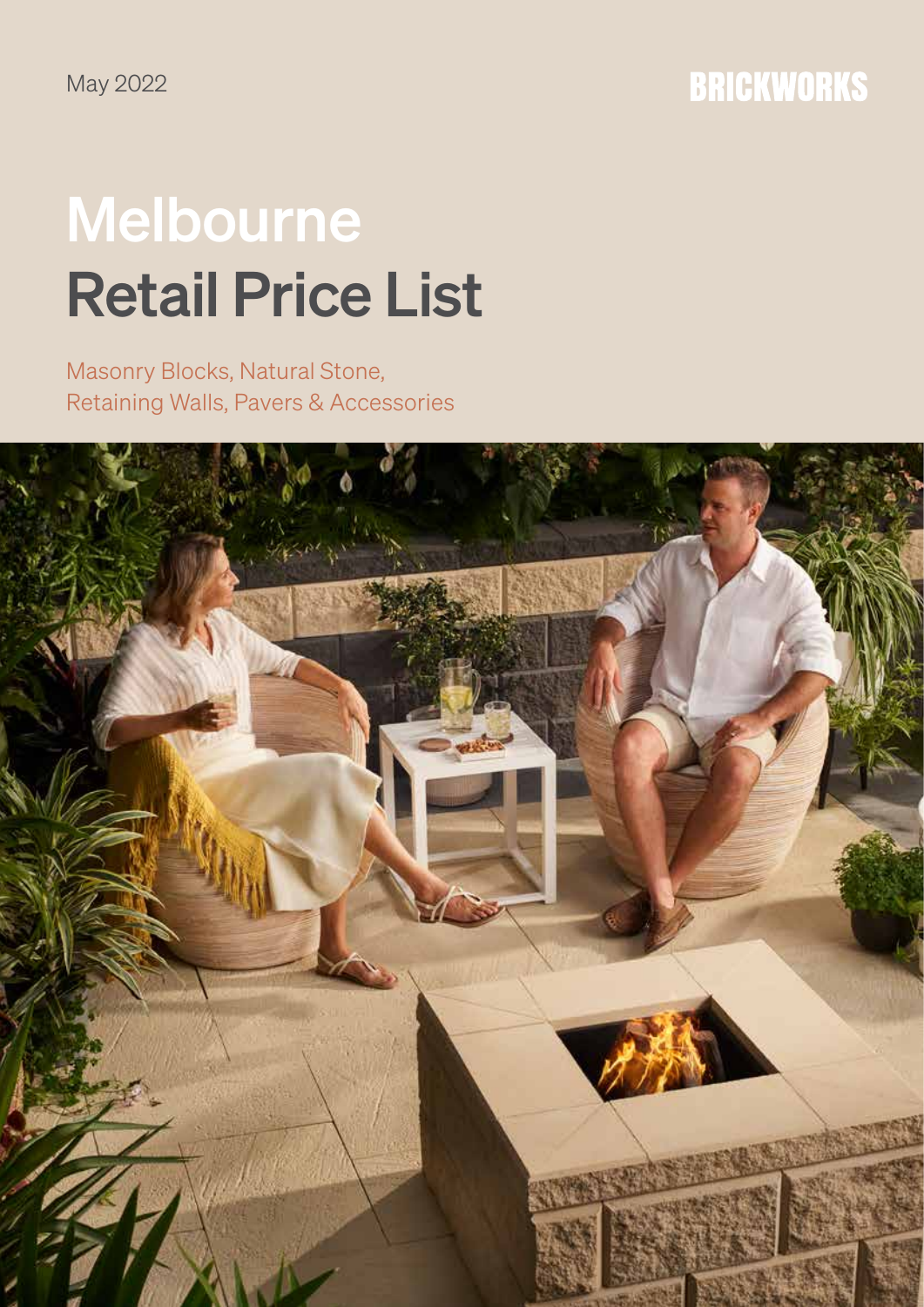| <b>Product / Finish</b>         | <b>Number</b><br>Per SOM | Per SOM  | Per Unit |
|---------------------------------|--------------------------|----------|----------|
| <b>Exfoliated - All Colours</b> |                          |          |          |
| $400 \times 400 \times 20$ mm   | 6.25                     | \$247.50 | \$39.60  |
| $600 \times 150 \times 20$ mm   | 11.11                    | \$247.50 | \$22.27  |
| Honed - All Colours             |                          |          |          |
| $400 \times 400 \times 20$ mm   | 6.25                     | \$289.30 | \$46.28  |
| $600 \times 150 \times 20$ mm   | 11.11                    | \$289.30 | \$26.03  |

| <b>Product / Finish</b>                | <b>Number</b><br>Per SQM | Per SOM  | Per Unit |
|----------------------------------------|--------------------------|----------|----------|
| Polished - Pilbara Green & Pilbara Red |                          |          |          |
| $600 \times 300 \times 20$ mm          | 2.77                     | \$467.50 | \$168.77 |
| $600 \times 600 \times 20$ mm          | 5.56                     | \$467.50 | \$84.08  |
| <b>Polished - Austral Pearl</b>        |                          |          |          |
| $600 \times 300 \times 20$ mm          | 2.77                     | \$536.80 | \$193.79 |
| $600 \times 600 \times 20$ mm          | 5.56                     | \$536.80 | \$96.54  |
| Antique - Austral Dream                |                          |          |          |
| $600 \times 300 \times 20$ mm          | 2.77                     | \$371.80 | \$134.22 |
| $600 \times 600 \times 20$ mm          | 5.56                     | \$371.80 | \$66.87  |

# Melbourne Retail Price List. May 2022

# Engineered Pavers from UrbanStone

-

# Melbourne Retail Price List. May 2022

#### Granite and Limestone from UrbanStone

-

# **Australian Granite from UrbanStone**

All prices noted are ex yard/pick up in Melbourne with minimum delivery charge of \$132.00 for orders under 3 pallets

All prices noted are ex yard/pick up in Melbourne with minimum delivery charge of \$132.00 for orders under 3 pallets

Please note: SQM = Square metre // LM = Linear metre

# Single Bullnose/Pool Copings from UrbanStone

| <b>Product / Finish</b>                                                 | Number | Number<br>per pack Per SOM | Per SOM  | Per Unit |  |
|-------------------------------------------------------------------------|--------|----------------------------|----------|----------|--|
| Provincial Saw Cut - Pearl, Ash, Graphite                               |        |                            |          |          |  |
| $400 \times 400 \times 40$ mm                                           | 135    | 6.25                       | \$73.75  | \$11.80  |  |
| $600 \times 400 \times 40$ mm                                           | 72     | 4.17                       | \$73.89  | \$17.72  |  |
|                                                                         |        |                            |          |          |  |
| Elegance Shot Blast - Pearl, Ash, Graphite, White Ash, Sand, Obsidian   |        |                            |          |          |  |
| $200 \times 300 \times 40$ mm                                           | 360    | 16.67                      | \$92.51  | \$5.55   |  |
| $400 \times 400 \times 40$ mm                                           | 135    | 6.25                       | \$92.43  | \$14.79  |  |
| $600 \times 400 \times 40$ mm                                           | 72     | 4.17                       | \$92.65  | \$22.22  |  |
| Luxury Milled - Pearl, Ash, Graphite, White Ash, Sand, Obsidian         |        |                            |          |          |  |
| $200 \times 300 \times 40$ mm                                           | 360    | 16.67                      | \$111.18 | \$6.67   |  |
| $400 \times 400 \times 40$ mm                                           | 135    | 6.25                       | \$111.18 | \$17.79  |  |
| $600 \times 400 \times 40$ mm                                           | 72     | 4.17                       | \$111.46 | \$26.73  |  |
| <b>Opulence</b> Honed - Pearl, Ash, Graphite, White Ash, Sand, Obsidian |        |                            |          |          |  |
| $200 \times 300 \times 40$ mm                                           | 360    | 16.67                      | \$125.02 | \$7.50   |  |
| $400 \times 400 \times 40$ mm                                           | 135    | 6.25                       | \$124.93 | \$19.99  |  |
| $600 \times 400 \times 40$ mm                                           | 72     | 4.17                       | \$125.26 | \$30.04  |  |

# Single Bullnose/Pool Copings from UrbanStone

| <b>Product / Finish</b>                    |                  | Number Number<br>Per SOM<br>per pack Per SQM | <b>Per Unit</b> |
|--------------------------------------------|------------------|----------------------------------------------|-----------------|
| <b>Endurastone Flamed - Silver Granite</b> |                  |                                              |                 |
| $400 \times 400 \times 20$ mm              | 100 <sub>o</sub> | 6.25                                         | \$12.29         |
| $400 \times 400 \times 30$ mm              | 100 <sub>o</sub> | 6.25                                         | \$15.73         |
| $600 \times 400 \times 20$ mm              | 100 <sub>o</sub> | 4.17                                         | \$18.59         |
| $600 \times 400 \times 20$ mm              | 100 <sub>o</sub> | 4.17                                         | \$29.35         |
| <b>Endurastone Flamed - Grey Granite</b>   |                  |                                              |                 |
| $400 \times 400 \times 20$ mm              | 100              | 6.25                                         | \$15.10         |
| $400 \times 400 \times 30$ mm              | 100              | 6.25                                         | \$19.22         |
| $600 \times 400 \times 20$ mm              | 100              | 4.17                                         | \$22.43         |
| $600 \times 400 \times 20$ mm              | 100              | 4.17                                         | \$28.91         |
| $600 \times 600 \times 20$ mm              | 50               | 2.77                                         | \$35.70         |
| <b>Endurastone Flamed - Black Granite</b>  |                  |                                              |                 |
| $400 \times 400 \times 20$ mm              | 100              | 6.25                                         | \$19.50         |
| $400 \times 400 \times 20$ mm              | 100              | 6.25                                         | \$23.43         |
| $600 \times 400 \times 20$ mm              | 100              | 4.17                                         | \$36.19         |
| $600 \times 600 \times 20$ mm              | 50               | 2.77                                         | \$65.26         |
| Terre Tumbled - Marigold                   |                  |                                              |                 |
| $400 \times 400 \times 30$ mm              | 66               | 6.25                                         | \$15.41         |
| $600 \times 400 \times 30$ mm              | 66               | 4.17                                         | \$23.90         |
| 1.44 sq metre French Pattern               | 11               | 0.69                                         | \$167.97        |
| Terre Tumbled - Oryx                       |                  |                                              |                 |
| $400 \times 400 \times 30$ mm              | 66               | 6.25                                         | \$15.41         |
| $600 \times 400 \times 30$ mm              | 66               | 4.17                                         | \$23.90         |
| <b>Endurastone Flamed - Ice</b>            |                  |                                              |                 |
| 400 × 400 × 20 mm                          | 68               | 6.25                                         | \$19.37         |

# Keope Porcelain Stoneware from UrbanStone

| <b>Product / Finish</b>                                                      | Number Number | per pack Per SQM | Per SQM  | Per Unit |
|------------------------------------------------------------------------------|---------------|------------------|----------|----------|
| Percorsi - Pietra Di Barge, Pietra Di Combe, White, Black, Pietra Di Bagnolo |               |                  |          |          |
| $600 \times 600 \times 20$ mm                                                | 2             | 2 77             | \$154.84 | \$55.90  |
| Soul - Walnut, Grey                                                          |               |                  |          |          |
| $1200 \times 300 \times 20$ mm                                               | っ             | 2 77             | \$200.52 | \$72.39  |

| <b>Product / Finish</b>                                               | <b>Number</b><br>per pack Per LM | Number | Per LM   | Per Unit |  |  |
|-----------------------------------------------------------------------|----------------------------------|--------|----------|----------|--|--|
| Provincial Saw Cut - Pearl, Ash, Graphite                             |                                  |        |          |          |  |  |
| $400 \times 400 \times 40$ mm Bullnose                                | 72                               | 2.5    | \$86.22  | \$34.49  |  |  |
| $400 \times 400 \times 40$ mm Square Edge                             | 72                               | 2.5    | \$86.22  | \$34.49  |  |  |
| $600 \times 400 \times 40$ mm Square Edge                             | 72                               | 1.67   | \$86.73  | \$51.94  |  |  |
| Elegance Shot Blast - Pearl, Ash, Graphite, White Ash, Sand, Obsidian |                                  |        |          |          |  |  |
| $400 \times 400 \times 40$ mm Bullnose                                | 72                               | 2.5    | \$121.20 | \$42.48  |  |  |
| $400 \times 400 \times 40$ mm Square Edge                             | 72                               | 2.5    | \$121.20 | \$42.48  |  |  |
| $600 \times 400 \times 40$ mm Square Edge                             | 40                               | 1.67   | \$106.84 | \$63.98  |  |  |
| Luxury Milled - Pearl, Ash, Graphite, White Ash, Sand, Obsidian       |                                  |        |          |          |  |  |
| $400 \times 400 \times 40$ mm Bullnose                                | 72                               | 2.5    | \$118.70 | \$47.48  |  |  |
| $400 \times 400 \times 40$ mm Square Edge                             | 72                               | 2.5    | \$118.70 | \$47.48  |  |  |
| $600 \times 400 \times 40$ mm Square Edge                             | 40                               | 1.67   | \$119.40 | \$71.50  |  |  |
| Opulence Honed - Pearl, Ash, Graphite, White Ash, Sand, Obsidian      |                                  |        |          |          |  |  |
| $400 \times 400 \times 40$ mm Bullnose                                | 72                               | 2.5    | \$131.20 | \$52.48  |  |  |
| $400 \times 400 \times 40$ mm Square Edge                             | 72                               | 2.5    | \$131.20 | \$52.48  |  |  |
| $600 \times 400 \times 40$ mm Square Edge                             | 72                               | 1.67   | \$131.98 | \$79.03  |  |  |

| <b>Product / Finish</b>                     | per pack Per LM | Number Number<br>Per LM | <b>Per Unit</b> |
|---------------------------------------------|-----------------|-------------------------|-----------------|
| <b>Endurastone Flamed - Silver Granite</b>  |                 |                         |                 |
| $400 \times 400 \times 20$ mm Bullnose      | 100             | 2.5                     | \$17.57         |
| $600 \times 400 \times 30$ mm Bullnose      | 68              | 2.5                     | \$19.75         |
| $600 \times 400 \times 20$ mm Bullnose      | 100             | 1.66                    | \$29.83         |
| $400 \times 400 \times 20$ mm Squarenose    | 100             | 2.5                     | \$23.34         |
| $600 \times 400 \times 20$ mm Squarenose    | 100             | 1.66                    | \$50.97         |
| <b>Endurastone Flamed - Grey Granite</b>    |                 |                         |                 |
| $400 \times 400 \times 20$ mm Bullnose      | 68              | 2.5                     | \$19.42         |
| $400 \times 400 \times 30$ mm Bullnose      | 68              | 2.5                     | \$23.18         |
| 400 × 400 × 20/40 mm Squarenose             | 68              | 2.5                     | \$24.23         |
| $600 \times 400 \times 20$ mm Bullnose      | 68              | 1.66                    | \$27.01         |
| $600 \times 400 \times 20$ mm Squarenose    | 68              | 1.66                    | \$51.40         |
| <b>Endurastone Flamed - Black Granit</b>    |                 |                         |                 |
| $400 \times 400 \times 20$ mm Bullnose      | 68              | 2.5                     | \$23.75         |
| $400 \times 400 \times 30$ mm Bullnose      | 68              | 2.5                     | \$31.15         |
| $400 \times 400 \times 20/40$ mm Squarenose | 68              | 2.5                     | \$46.52         |
| $600 \times 400 \times 20$ mm Bullnose      | 68              | 1.66                    | \$33.48         |
| $600 \times 400 \times 20$ mm Squarenose    | 68              | 1.66                    | \$63.60         |
| <b>Endurastone Flamed - Ice</b>             |                 |                         |                 |
| $400 \times 400 \times 20$ mm Bullnose      | 68              | 2.5                     | \$22.90         |

# Australian Marble from UrbanStone

# Engineered Pavers Bullnose Options

Standard Straight Cut Full Round Bullnose

### Granite Bullnose Options



Please note: Keope pavers have 2pcs per pack.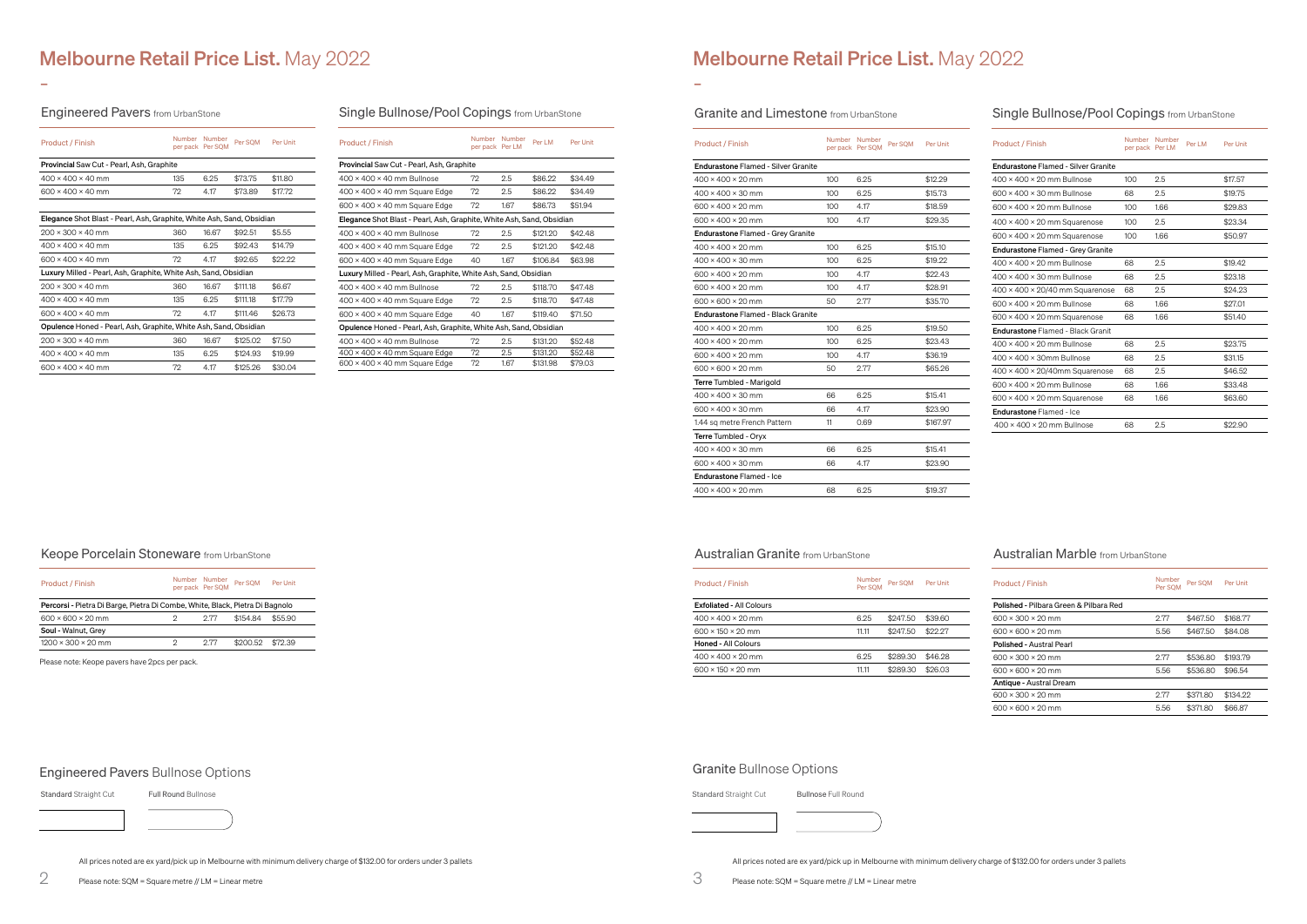| <b>Product / Colours</b>                                        | $Size L \times W \times H$       | Kit Includes                                                                              | Each     |
|-----------------------------------------------------------------|----------------------------------|-------------------------------------------------------------------------------------------|----------|
| Heron Split Face - Limestone, Sydney Blend, Sandstone, Charcoal |                                  |                                                                                           |          |
| Large                                                           | 1320 × 1280 × 490 mm             | 16 x Standard Units, 4 x Left Corner Units, 4 x Right Corner Units,<br>12 x Capping Units | \$381.16 |
| Small                                                           | $930 \times 930 \times 490$ mm   | 8 x Standard Units, 4 x Left Corner Units, 4 x Right Corner Units,<br>8 x Capping Units   | \$256.16 |
| Hayman Smooth - Limestone and Charcoal                          |                                  |                                                                                           |          |
| Large                                                           | 1320 × 1280 × 490 mm             | 16 x Standard Units, 8 x Universal Corner Units, 12 x Capping Units                       | \$381.16 |
| Small                                                           | $930 \times 930 \times 490$ mm   | 8 x Standard Units, 8 x Universal Corner Units, 8 x Capping Units                         | \$256.16 |
| Bribie Split Face - Limestone, Sydney Blend, Charcoal           |                                  |                                                                                           |          |
| Standard                                                        | $1100 \times 1100 \times 360$ mm | 54 x Standard Units                                                                       | \$186.30 |

Please note: All Fire Pit Designs must be installed with a metal insert in the centre. These are sold separately. Please contact your local Austral Masonry office for a list of recommended metal inserts and suppliers.

# Melbourne Retail Price List. May 2022

### **Concrete Pavers** from Austral Masonry

-

# Melbourne Retail Price List. May 2022

# Retaining Wall Blocks from Austral Masonry

-

All prices noted are ex yard/pick up in Melbourne with minimum delivery charge of \$132.00 for orders under 3 pallets

All prices noted are ex yard/pick up in Melbourne with minimum delivery charge of \$132.00 for orders under 3 pallets

| <b>Product / Colours</b>                           | <b>Size L x W x H</b>                                                  | Number per pack | Number<br>Per SOM | Weight Per Unit Per SQM | <b>Per Unit</b> |
|----------------------------------------------------|------------------------------------------------------------------------|-----------------|-------------------|-------------------------|-----------------|
|                                                    | Bribie Split Face - Limestone, Sydney Blend, Charcoal                  |                 |                   |                         |                 |
| Wall Block                                         | $190 \times 100 \times 120$ mm                                         | 300             | 43.86             | 4.5                     | \$3.45          |
|                                                    | Arrinastone Splitface - Paperback, Nougat, Hawkesbury Yellow, Charcoal |                 |                   |                         |                 |
| Wall Block                                         | $300 \times 200 \times 150$ mm                                         | 108             | 22.2              | 12.8                    | \$5.57          |
| Corner (per pair)                                  | $250 \times 200 \times 150$ mm                                         | 27              |                   | 44.4                    | \$24.97         |
|                                                    | Valleystone Split Face - Nougat, Hawkesbury Yellow, Charcoal           |                 |                   |                         |                 |
| Wall Block                                         | $295 \times 203 \times 125$ mm                                         | 100             | 27.1              | 13                      | \$5.57          |
| Sydneystone Split Face - Nougat, Truffle, Charcoal |                                                                        |                 |                   |                         |                 |
| Wall Block                                         | $390 \times 245 \times 198$ mm                                         | 60              | 13                | 21                      | \$8.66          |
| Capping Unit                                       | $390 \times 245 \times 90$ mm                                          | 96              |                   | 16                      | \$7.42          |
| Corner                                             | $140 \times 340 \times 198$ mm                                         | 72              |                   | 20                      | \$9.90          |
| Keystone Split Face - Natural, Almond, Charcoal    |                                                                        |                 |                   |                         |                 |
| <b>Standard Block</b>                              | $455 \times 315 \times 200$ mm                                         | 38              | 11                | 38                      | \$24.97         |
| Standard Cap                                       | $455 \times 310 \times 100$ mm                                         | 49              |                   | 24                      | \$18.70         |
|                                                    | Moreton Split Face - Limestone, Charcoal, Sydney Blend                 |                 |                   |                         |                 |
| Wall Block                                         | $390 \times 200 \times 200$ mm                                         | 90              | 13                | 18.5                    | \$9.90          |
| Capping Unit                                       | $390 \times 200 \times 200$ mm                                         | 90              |                   | 22                      | \$11.13         |
|                                                    | Heron Split Face - Limestone, Sydney Blend, Sandstone, Charcoal        |                 |                   |                         |                 |
| Wall Block                                         | $390 \times 245 \times 198$ mm                                         | 60              | 13                | 24.4                    | \$11.60         |
| Capping Unit                                       | $390 \times 245 \times 90$ mm                                          | 96              |                   | 16.6                    | \$8.05          |
| Corner Unit                                        | $160 \times 360 \times 198$ mm                                         |                 |                   |                         | \$12.37         |
| Hayman Smooth - Limestone, Charcoal                |                                                                        |                 |                   |                         |                 |
| Wall Block                                         | $390 \times 245 \times 198$ mm                                         | 60              | 13                | 24.4                    | \$11.60         |
| Capping Unit                                       | $390 \times 245 \times 90$ mm                                          | 120             |                   | 16.6                    | \$8.05          |
| Corner Unit                                        | $160 \times 360 \times 198$ mm                                         | 36              |                   | 22.2                    | \$12.37         |
|                                                    |                                                                        |                 |                   |                         |                 |

# Fire Pit Kits from Austral Masonry

| <b>Product / Colours</b>                        | Size L x W x H                | Number per pack | Number<br>Per SOM | Weight Per Unit<br>Per SOM | <b>Per Unit</b> |
|-------------------------------------------------|-------------------------------|-----------------|-------------------|----------------------------|-----------------|
| Broadway Smooth - Sandune, Almond, Charcoal     |                               |                 |                   |                            |                 |
| 150 Unit                                        | $150 \times 300 \times 60$ mm | 320             | 22.2              | 5                          | \$2.40          |
| 300 Unit                                        | $300 \times 300 \times 50$ mm | 160             | 11.1              | 9.8                        | \$4.82          |
| 400 Unit                                        | $400 \times 400 \times 45$ mm | 108             | 6.25              | 16.8                       | \$8.55          |
| Camino Smooth - Sandune, Almond, Charcoal       |                               |                 |                   |                            |                 |
| <b>Standard Unit</b>                            | $230 \times 115 \times 50$ mm | 500             | 38                | 2.8                        | \$1.32          |
| Plazastone Smooth - Nougat, Charcoal            |                               |                 |                   |                            |                 |
| 500 Unit                                        | $500 \times 500 \times 45$ mm | 48              | 4                 | 23.6                       | \$11.15         |
| Grass Pave Standard - Standard Grey             |                               |                 |                   |                            |                 |
| <b>Standard Unit</b>                            | $290 \times 390 \times 90$ mm | 120             | 8.84              | 15                         | \$7.00          |
| Interlock 80 Smooth - Natural, Almond, Charcoal |                               |                 |                   |                            |                 |
| <b>Standard Unit</b>                            | $225 \times 112 \times 80$ mm | 400             | 40                | 4.3                        | \$2.62          |
| Causeway Smooth - Natural, Almond, Charcoal     |                               |                 |                   |                            |                 |
| <b>Standard Unit</b>                            | $230 \times 115 \times 80$ mm | 400             | 38                | 4.3                        | \$2.62          |
| Techpave Smooth - Natural, Almond, Charcoal     |                               |                 |                   |                            |                 |
| Standard Unit                                   | $230 \times 115 \times 80$ mm | 400             | 38                | 4.5                        | \$2.62          |
|                                                 |                               |                 |                   |                            |                 |

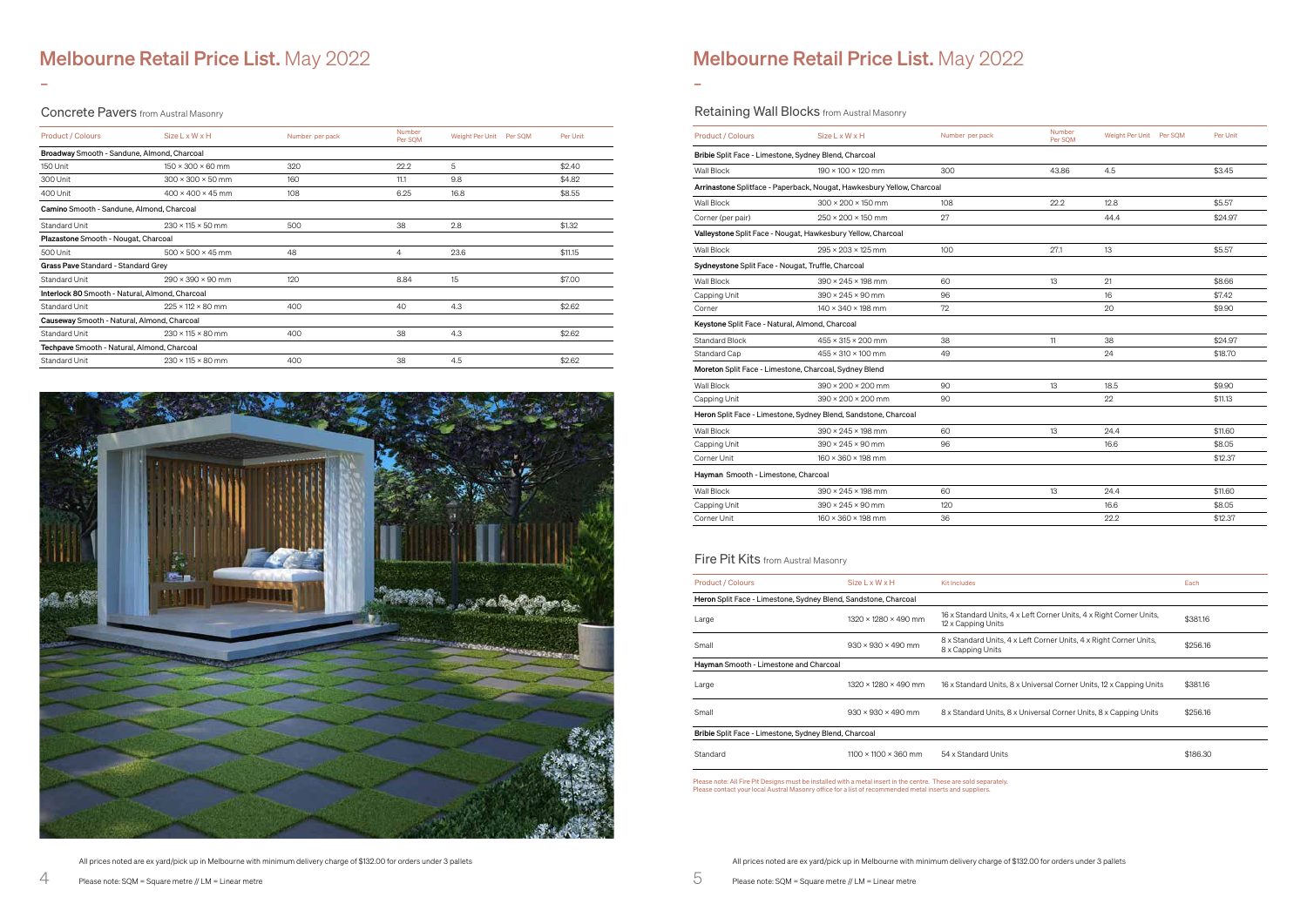-

# Melbourne Retail Price List. May 2022

-

All prices noted are ex yard/pick up in Melbourne with minimum delivery charge of \$132.00 for orders under 3 pallets

All prices noted are ex yard/pick up in Melbourne with minimum delivery charge of \$132.00 for orders under 3 pallets

Concrete Sleeper Retaining Walls from Austral Masonry

| <b>Product / Colours</b>        | Colours                          | Weight per Unit | <b>Per Unit</b> |
|---------------------------------|----------------------------------|-----------------|-----------------|
| <b>Explorer Smooth</b>          |                                  |                 |                 |
| $1200 \times 200 \times 75$ mm  | Grey                             | 40              | \$32.58         |
| $1200 \times 200 \times 75$ mm  | Charcoal                         | 40              | \$34.58         |
| $1530 \times 200 \times 75$ mm  | Grey                             | 49              | \$36.62         |
| $1530 \times 200 \times 75$ mm  | Charcoal                         | 49              | \$40.77         |
| $2000 \times 200 \times 75$ mm  | Grey                             | 67              | \$43.65         |
| $2000 \times 200 \times 75$ mm  | Charcoal                         | 67              | \$50.92         |
| $2400 \times 200 \times 75$ mm  | Grey                             | 89              | \$68.59         |
| $2400 \times 200 \times 75$ mm  | Charcoal                         | 89              | \$72.05         |
| $2000 \times 400 \times 75$ mm  | Grey                             | 145             | \$114.06        |
| $2000 \times 600 \times 75$ mm  | Grey                             | 217             | \$171.08        |
| $2000 \times 1000 \times 75$ mm | Grey                             | 362             | \$285.13        |
| <b>Explorer Sandstone</b>       |                                  |                 |                 |
| $1580 \times 200 \times 75$ mm  | Full/Half - Natural and Graphite | 53.1            | \$45.12         |
| $2000 \times 200 \times 75$ mm  | Full/Half - Natural              | 78.7            | \$51.82         |
| $2000 \times 200 \times 75$ mm  | Full/Half - Graphite             | 82.5            | \$56.40         |
| $2400 \times 200 \times 75$ mm  | Full/Half - Natural              | 109.3           | \$68.93         |
| $2400 \times 200 \times 75$ mm  | Full/Half - Graphite             | 109.3           | \$68.93         |
| <b>Explorer Timberlook</b>      |                                  |                 |                 |
| $1580 \times 200 \times 75$ mm  | Ironbark                         | 53.5            | \$49.35         |
| $1580 \times 200 \times 75$ mm  | Gumtree                          | 52.8            | \$49.28         |
| $2000 \times 200 \times 75$ mm  | Ironbark                         | 68.6            | \$60.28         |
| $2000 \times 200 \times 75$ mm  | Gumtree                          | 66.3            | \$60.05         |
| $2400 \times 200 \times 75$ mm  | Ironbark                         | 111             | \$75.99         |
| $2400 \times 200 \times 75$ mm  | Gumtree                          | 112             | \$76.09         |



Concrete Sleeper Posts and Brackets from Austral Masonry

| <b>Product / Sizes</b>                        | Product                                                                                      | Per Unit           |
|-----------------------------------------------|----------------------------------------------------------------------------------------------|--------------------|
| <b>Explorer Post Joiner with deformed bar</b> |                                                                                              |                    |
| 0.75m                                         | Post Steel 100UC Galvanised for wall 0.4m                                                    | \$52.00            |
| 1.15m                                         | Post Steel 100UC Galvanised for wall 0.6m                                                    | \$59.11            |
| 1.55m                                         | Post Steel 100UC Galvanised for wall 0.8m                                                    | \$75.71            |
| 1.95m                                         | Post Steel 100UC Galvanised for wall 1.0m                                                    | \$103.89           |
| 2.35m                                         | Post Steel 100UC Galvanised for wall 1.2m                                                    | \$111.32           |
| 2.75m                                         | Post Steel 100UC Galvanised for wall 1.4m                                                    | \$130.05           |
| 3.15m                                         | Post Steel 100UC Galvanised for wall 1.6m                                                    | \$139.89           |
| 3.55m                                         | Post Steel 100UC Galvanised for wall 1.8m                                                    | \$164.39           |
| 3.95m                                         | Post Steel 100UC Galvanised for wall 2.0m                                                    | \$183.01           |
| 3.95m                                         | Post Steel 150UC23.4 Galvanised for wall 2.0m                                                | \$284.49           |
| 4.35m                                         | Post Steel 150UC23.4 Galvanised for wall 2.2m                                                | \$342.64           |
| 4.75m                                         | Post Steel 150UC23.4 Galvanised for wall 2.4m                                                | \$403.15           |
| 5.15m                                         | Post Steel 150UC23.4 Galvanised for wall 2.6m                                                | \$447.54           |
| 5.95m                                         | Post Steel 150UC23.4 Galvanised for wall 3.0m                                                | \$522.56           |
| <b>Explorer Post End</b>                      |                                                                                              |                    |
| 0.6 <sub>m</sub>                              | Post Steel 100UC Galvanised for wall 0.2m                                                    | \$35.15            |
| 0.8 <sub>m</sub>                              | Post Steel 100UC Galvanised for wall 0.4m                                                    | \$42.26            |
| 1.2 <sub>m</sub>                              | Post Steel 100UC Galvanised for wall 0.6m                                                    | \$53.93            |
| 1.6 <sub>m</sub>                              | Post Steel 100UC Galvanised for wall 0.8m                                                    | \$65.78            |
| 2.0 <sub>m</sub>                              | Post Steel 100UC Galvanised for wall 1.0m                                                    | \$77.52            |
| 2.4m                                          | Post Steel 100UC Galvanised for wall 1.2m                                                    | \$89.46            |
| 2.8 <sub>m</sub>                              | Post Steel 100UC Galvanised for wall 1.4m                                                    | \$101.31           |
| 3.0m                                          | Post Steel 100UC Galvanised for wall 1.6m                                                    | \$159.69           |
| 4.0m                                          | Post Steel 100UC Galvanised for wall 2.0m                                                    | \$230.17           |
| <b>Explorer Post Joiner</b>                   |                                                                                              |                    |
| 0.8 <sub>m</sub>                              | Post Steel Full Length 100UC Galvanised for wall 0.4M                                        | \$74.75            |
| 1.2 <sub>m</sub>                              | Post Steel Full Length 100UC Galvanised for wall 0.6M                                        | \$89.23            |
| 1.6 <sub>m</sub>                              | Post Steel Full Length 100UC Galvanised for wall 0.8M                                        | \$111.72           |
| 1.8 <sub>m</sub>                              | Post Steel Full Length 100UC Galvanised for wall 1.0M                                        | \$129.40           |
| 2.0m                                          | Post Steel Full Length 100UC Galvanised for wall 1.0M                                        | \$135.59           |
| 2.4m                                          | Post Steel Full Length 100UC Galvanised for wall 1.2M                                        | \$153.48           |
| 2.6m                                          | Post Steel Full Length 100UC Galvanised for wall 1.4M                                        | \$165.08           |
| 3.0m                                          | Post Steel Full Length 100UC Galvanised for wall 1.6M                                        | \$188.70           |
| 3.4 <sub>m</sub>                              | Post Steel Full Length 100UC Galvanised for wall 1.8M                                        | \$212.34           |
| 3.6m                                          | Post Steel Full Length 100UC Galvanised for wall 2.0M                                        | \$235.65           |
| 3.0m                                          | Post Steel Full Length 150UC23.4 Galvanised for Wall 1.6M                                    | \$381.06           |
| 3.6m                                          | Post Steel Full Length 150UC23.4 Galvanised for Wall 2.0M                                    | \$470.21           |
| 4.0m                                          | Post Steel Full Length 150UC23.4 Galvanised for Wall 2.2M                                    | \$527.56           |
| 4.4m                                          | Post Steel Full Length 150UC23.4 Galvanised for Wall 2.4M                                    | \$615.44           |
| <b>Fence Brackets and Accessories</b>         |                                                                                              |                    |
|                                               | Large fence bracket 1200 × 65 × 10mm Galvanised<br>Offset Fence bracket 150UC 6mm Galvanised | \$71.94<br>\$44.03 |
|                                               | Straight Fence Bracket 150UC 6mm Galvanised                                                  | \$44.03            |
|                                               |                                                                                              |                    |
|                                               | Straight Fence Bracket 100UC 3mm Galvanised                                                  | \$16.21<br>\$23.21 |
|                                               | Straight Fence Bracket 100UC 6mm Galvanised                                                  | \$17.47            |
|                                               | Offset Fence Bracket 100UC 3mm Galvanised<br>Offset Fence Bracket 100UC 6mm Galvanised       | \$25.62            |
|                                               | Plinth Grey 2.4m                                                                             | \$68.20            |
|                                               |                                                                                              |                    |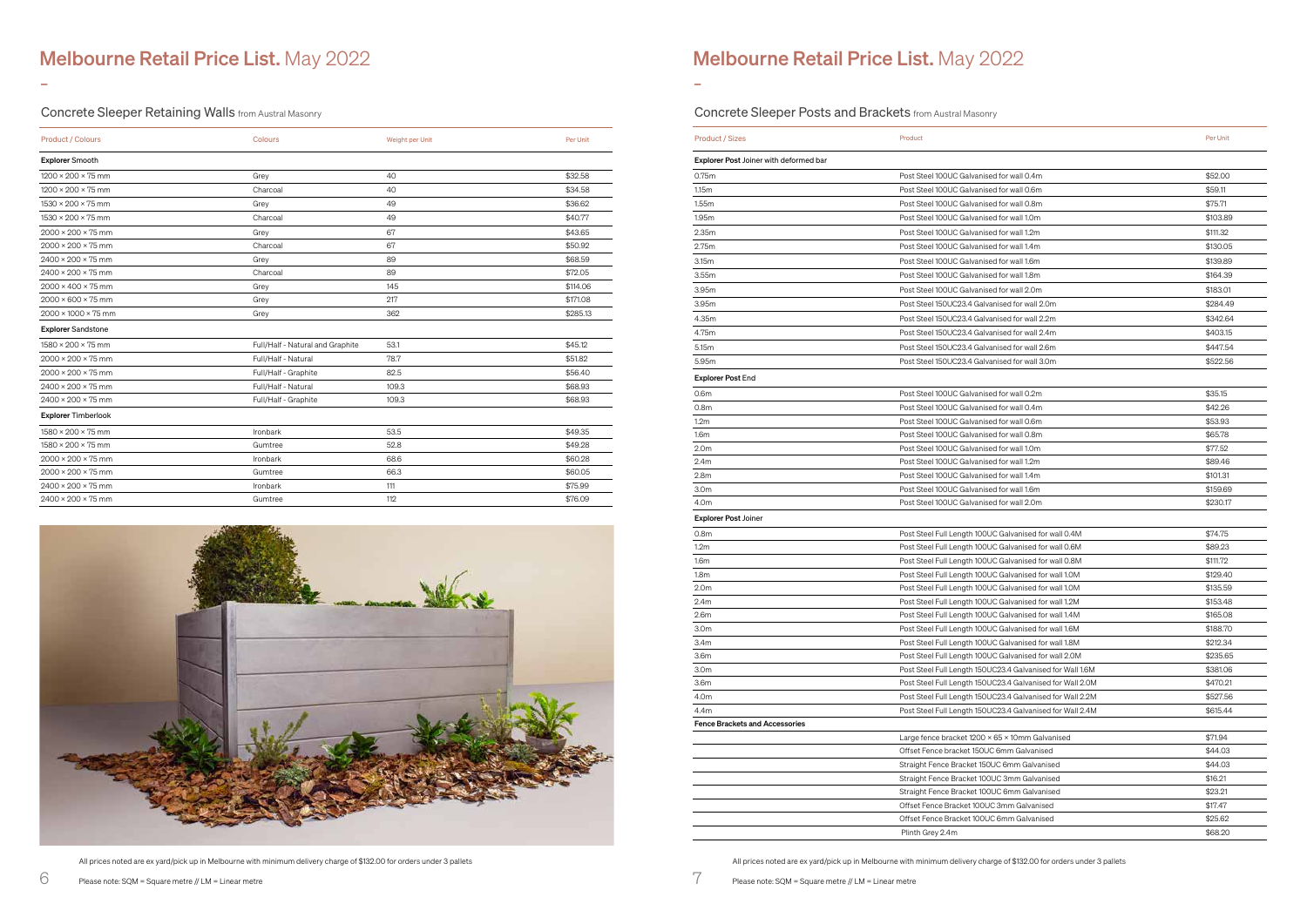| Product                 | <b>Size</b><br>$(L \times W \times H)$   | <b>Number</b><br>Per SQM | Approx Weight<br>(KG) | Number<br><b>Per Pallet</b> | Number<br>Per Tonne | Per Unit<br>(inc GST) |
|-------------------------|------------------------------------------|--------------------------|-----------------------|-----------------------------|---------------------|-----------------------|
| <b>GB</b> Smooth        |                                          |                          |                       |                             |                     |                       |
| 10.01 Standard          | $390 \times 90 \times 190$ mm            | 12.5                     | 10.0                  | 180                         | 100                 | \$6.20                |
| 10.03 Half              | $290 \times 90 \times 190$ mm            | 25                       | 4.9                   | 360                         | 204                 | \$3.10                |
| 10.25 Corner Return     | $390 \times 190 \times 190 \times 90$ mm |                          | 13.3                  | 120                         | 75                  | \$12.02               |
| 10.38 Half Height Sill  | $130 \times 90 \times 190 \times 18$ mm  |                          | 3.8                   | 448                         | 263                 | \$3.56                |
| 10.71 Half Height       | $390 \times 90 \times 90$ mm             | 25                       | 5.3                   | 360                         | 189                 | \$3.99                |
| 10.83 Half Height Solid | $190 \times 90 \times 90$ mm             | 50                       | 2.8                   | 720                         | 357                 | \$5.35                |
| 15.01 Standard          | 390 × 140 × 190mm                        |                          | 14.3                  | 120                         |                     | \$8.23                |
| 15.42 Channel           | 390 × 140 × 190mm                        |                          | 14.3                  | 120                         |                     | \$8.23                |
| 15.03 Half              | $190 \times 140 \times 190$ mm           |                          | 7.7                   | 240                         |                     | \$8.23                |
| 20.01 Standard          | $390 \times 190 \times 190$ mm           | 12.5                     | 15.2                  | 90                          | 66                  | \$9.84                |
| 20.03 Half              | $190 \times 190 \times 190$ mm           | 25                       | 8.7                   | 180                         | 115                 | \$5.53                |
| 20.38 Sill Half Height  | $190 \times 190 \times 190$ mm           |                          | 8.3                   | 224                         |                     | \$6.40                |
| 20.42 Channel           | $390 \times 190 \times 190$ mm           | 12.5                     | 15.6                  | 90                          | 64                  | \$9.84                |
| 20.71 Half Height       | $390 \times 190 \times 90$ mm            | 25                       | 8.0                   | 180                         | 125                 | \$6.40                |
| 50.31 Capping Tile      | $390 \times 190 \times 40$ mm            |                          | 6.1                   | 288                         | 164                 | \$3.78                |
| 30.01 Standard          | $390 \times 290 \times 190$ mm           |                          | 20.0                  | 60                          | 50                  | \$12.95               |
| 30.02 Pier Block 3/4    | $290 \times 290 \times 190$ mm           |                          | 16.7                  | 80                          | 60                  | \$12.69               |
| <b>GB Split Face</b>    |                                          |                          |                       |                             |                     |                       |
| 10.91 Standard          | $390 \times 90 \times 190$ mm            | 12.5                     | 12.7                  | 150                         | 79                  | \$6.73                |
| 10.125 Corner Return    | $390 \times 190 \times 190$ mm           |                          | 20                    | 90                          | 50                  | \$17.00               |
| 10.971 Half Height      | $390 \times 90 \times 90$ mm             | 25                       | 5.6                   | 300                         | 179                 | \$3.02                |
| 10.117 40mm Veneer      | $390 \times 90 \times 40$ mm             | 50                       | 3.1                   | 480                         | 323                 | \$3.77                |
| 15.121 Standard         | 390 × 140 × 190 mm                       |                          | 14.3                  | 105                         |                     | \$9.12                |
| 15.123 Half             | $190 \times 140 \times 190$ mm           |                          | 7.2                   | 210                         |                     | \$6.89                |
| 20.121 Standard         | $390 \times 190 \times 190$ mm           | 12.5                     | 15.8                  | 90                          | 63                  | \$10.95               |
| 20.123 Half             | 190 × 190 × 190 mm                       | 25                       | 9.5                   | 150                         | 105                 | \$8.21                |
| 20.127 Half Height      | $390 \times 190 \times 90$ mm            | 25                       | 9.1                   | 180                         | 110                 | \$4.92                |
| 20.142 Channel          | 390 × 190 × 190 mm                       | 25                       | 16.7                  | 90                          | 60                  | \$10.95               |
| 20.139 Corner Return    | 390 × 190 × 190 mm                       |                          | 20.0                  | 90                          | 50                  | \$17.00               |
| 30.121 Standard         | 390 × 290 × 190 mm                       | 12.5                     | 22.2                  | 45                          | 45                  | \$12.11               |
| 30.142 Channel          | $390 \times 290 \times 190$ mm           | 12.5                     | 22.2                  | 45                          | 45                  | \$12.11               |
|                         |                                          |                          |                       |                             |                     |                       |

### Premium Coloured Masonry from GB Masonry

| Product                          | <b>Size</b><br>$(L \times W \times H)$ | Number<br>Per SQM | <b>Approx Weight</b><br>(KG) | Number<br><b>Per Pallet</b> | Number<br>Per Tonne | Per Unit<br>(inc GST) |
|----------------------------------|----------------------------------------|-------------------|------------------------------|-----------------------------|---------------------|-----------------------|
| <b>GB</b> Honed                  |                                        |                   |                              |                             |                     |                       |
| 10.01 Standard                   | $390 \times 90 \times 190$ mm          | 12.5              | 10.0                         | 180                         | 100                 | \$9.18                |
| 10.03 Half                       | $190 \times 90 \times 190$ mm          | 25                | 4.9                          | 360                         | 204                 | \$5.40                |
| 10.25 Corner Return              | 390 × 190 × 190 mm                     |                   | 13.3                         | 120                         | 75                  | \$19.20               |
| 10.71 Half Height                | $390 \times 90 \times 90$ mm           | 25                | 5.3                          | 360                         | 189                 | \$5.28                |
| 10.725 Half Height Corner Return | $390 \times 190 \times 90$ mm          |                   | 6.7                          | 240                         | 149                 | \$11.10               |
| 15.01 Standard                   | 390 × 140 × 190 mm                     |                   | 14.3                         | 120                         |                     | \$9.93                |
| 15.42 Channel                    | 390 × 140 × 190 mm                     |                   | 14.3                         | 120                         |                     | \$9.93                |
| 15.03 Half                       | $190 \times 140 \times 190$ mm         |                   | 7.7                          | 240                         |                     | \$7.37                |
| 20.01 Standard                   | $390 \times 190 \times 190$ mm         | 12.5              | 15.2                         | 90                          | 66                  | \$12.92               |
| 20.03 Half                       | $190 \times 190 \times 190$ mm         | 25                | 8.7                          | 180                         | 115                 | \$6.81                |
| 20.20 Channel                    | 390 × 190 × 190 mm                     |                   | 15.6                         | 90                          | 64                  | \$16.07               |
| 20.42 Knockout                   | 390 × 190 × 190 mm                     |                   | 15.6                         | 90                          | 64                  | \$12.92               |
| 20.71 Half Height                | $390 \times 190 \times 90$ mm          | 25                | 8.0                          | 180                         | 125                 | \$7.16                |
| 50.31 Capping Tile               | $390 \times 190 \times 40$ mm          |                   | 6.1                          | 288                         | 164                 | \$8.97                |
| 30.01 Standard                   | 390 × 290 × 190 mm                     | 12.5              | 20.0                         | 60                          | 50                  | \$20.41               |
| 30.02 Three Ouarter              | $290 \times 290 \times 190$ mm         | $\mathbf{1}$      | 16.7                         | 80                          | 60                  | \$17.26               |
| <b>GB Sandstone Rock Face</b>    |                                        |                   |                              |                             |                     |                       |
| 10.91 HS Standard                | $390 \times 90 \times 190$ mm          | 12.5              | 12.7                         | 150                         | 79                  | \$7.84                |
| 10.93 HS Half                    | $190 \times 90 \times 190$ mm          | 25                | 4.8                          | 200                         | 208                 | \$4.19                |
| 10.95 Solid Veneer               | $390 \times 90 \times 190$ mm          | 12.5              | 14.5                         | 480                         | 69                  | \$9.58                |
| 10.971 HS Half Height            | $390 \times 90 \times 190$ mm          | 25                | 5.6                          | 300                         | 179                 | \$5.60                |
| 10.125 HS Corner Return          | $390 \times 90 \times 190$ mm          | 12.5              | 20.0                         | 300                         | 50                  | \$16.87               |
| 20.121 HS Standard               | 390 × 190 × 190 mm                     | 12.5              | 15.8                         | 90                          | 63                  | \$12.17               |
| 20.123 HS Half                   | $190 \times 190 \times 190$ mm         | 25                | 9.5                          | 150                         | 105                 | \$5.81                |
| 20.139 HS Corner Return          | 390 × 190 × 190 mm                     |                   | 18.2                         | 90                          | 55                  | \$12.81               |
| 20.142 Channel Block             | 390 × 190 × 190 mm                     | 12.5              | 17.2                         | 90                          | 58                  | \$12.17               |
| <b>GB Aspect Honed</b>           |                                        |                   |                              |                             |                     |                       |
| 10.01 Standard                   | $390 \times 90 \times 190$ mm          | 12.5              | 10.0                         | 180                         | 100                 | \$9.84                |
| 10.03 Half                       | $190 \times 90 \times 190$ mm          | 25                | 4.9                          | 360                         | 204                 | \$7.86                |
| 10.25 Corner Return              | $190 \times 190 \times 190$ mm         |                   |                              |                             |                     | \$24.77               |
| 20.01 Standard                   | 390 × 190 × 190 mm                     | 12.5              | 15.2                         | 90                          | 66                  | \$15.22               |
| 20.42 Channel                    | 390 × 190 × 190 mm                     | 12.5              | 15.6                         | 90                          | 64                  | \$15.22               |
| 20.03 Half                       | 190 × 190 × 190 mm                     | 25                | 8.7                          | 180                         | 115                 | \$11.58               |

# Premium Coloured Masonry from GB Masonry

-

# Melbourne Retail Price List. May 2022

-

All prices noted are ex yard/pick up in Melbourne with minimum delivery charge of \$132.00 for orders under 3 pallets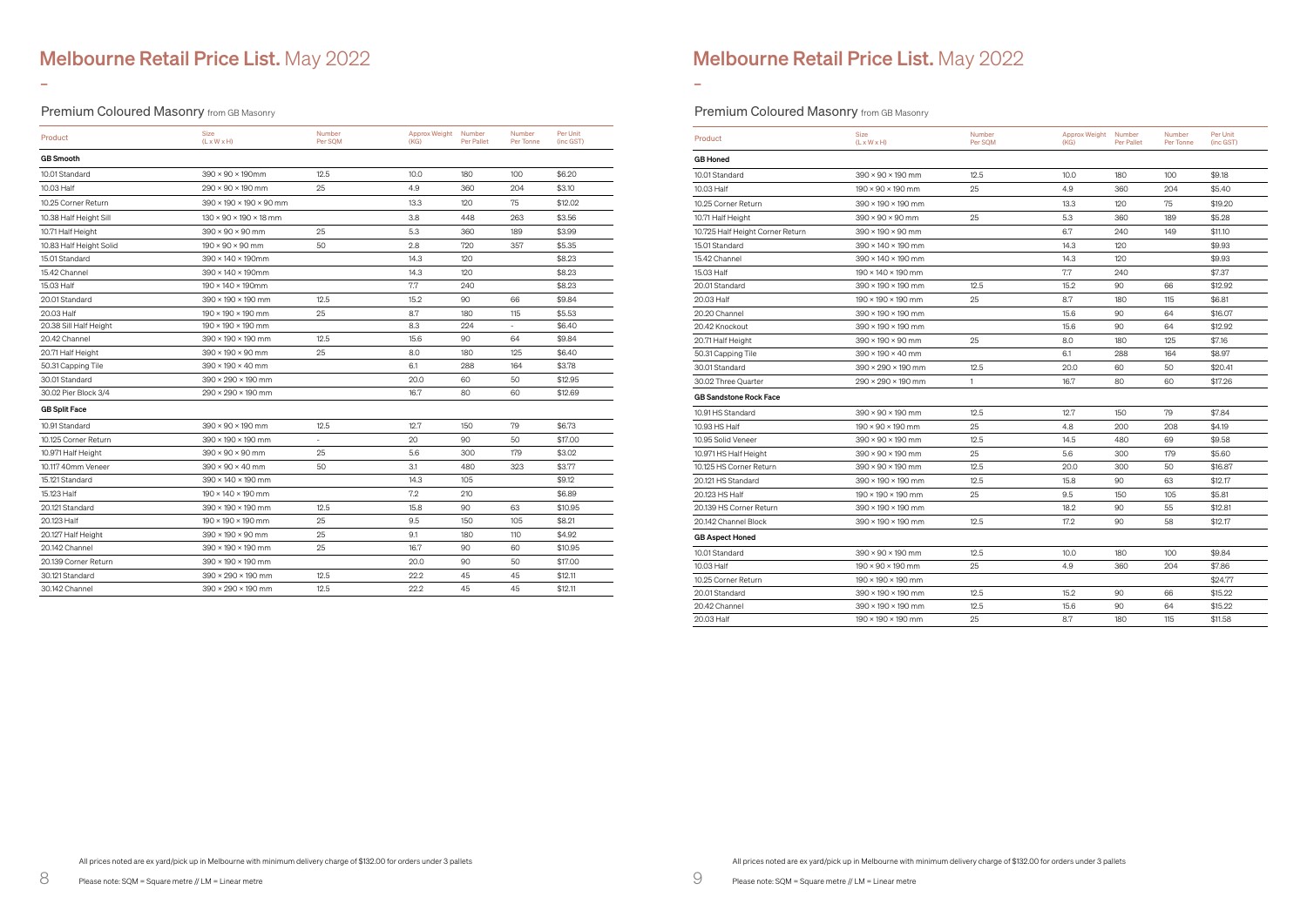| Product                      | <b>Size</b><br>$(L \times W \times H)$ | Number<br>Per SQM | <b>Approx Weight</b><br>(KG) | Number<br><b>Per Pallet</b> | Number<br>Per Tonne | <b>Per Unit</b><br>(inc GST) |
|------------------------------|----------------------------------------|-------------------|------------------------------|-----------------------------|---------------------|------------------------------|
| <b>GB</b> Veneer             |                                        |                   |                              |                             |                     |                              |
| 10.117 Sawn Face             | $390 \times 90 \times 40$ mm           | 50                | 3.1                          | 480                         | 323                 | \$3.02                       |
| 10.117S Split Face           | $390 \times 95 \times 40$ mm           | 50                | 3.1                          | 480                         | 323                 | \$3.02                       |
| 10.117 Arcadia               | $390 \times 90 \times 40$ mm           | 50                | 3.1                          | 480                         | 323                 | \$3.38                       |
| <b>GB Vertico Split Face</b> |                                        |                   |                              |                             |                     |                              |
| 20.01 Vertico Standard       | $390 \times 190 \times 190$ mm         | 12.5              | 15.0                         |                             |                     | \$10.14                      |
| <b>Breeze Blocks</b>         |                                        |                   |                              |                             |                     |                              |
| Diamond Breeze               | $390 \times 140 \times 190$ mm         | 12.5              | 12.20                        | 108                         |                     | \$26.49                      |
| Wedge Breeze                 | $390 \times 140 \times 190$ mm         | 12.5              | 12.20                        | 108                         |                     | \$26.49                      |
| Flower Breeze                | $290 \times 90 \times 290$ mm          | 12.5              | 9.40                         | 128                         |                     | \$20.13                      |
| Cloud Breeze                 | $390 \times 180 \times 90$ mm          | 12.5              | 8.30                         | 144                         |                     | \$26.49                      |
| Arc Breeze                   | $390 \times 190 \times 190$ mm         | 12.5              | 14.50                        | 90                          |                     | \$26.49                      |
| Circle Breeze                | $290 \times 90 \times 290$ mm          | 12.5              | 9.20                         | 128                         |                     | \$26.49                      |
| Linear Breeze                | $390 \times 85 \times 90$ mm           | 25                | 4.70                         | 360                         |                     | \$26.49                      |
| <b>Kite Breeze</b>           |                                        |                   |                              |                             |                     |                              |
| Terracotta/Dune              | $290 \times 90 \times 290$ mm          | 25                | 11.1                         |                             |                     | \$54.77                      |
| White                        | $290 \times 90 \times 290$ mm          | 25                | 11.1                         |                             |                     | \$62.60                      |

| Product                     | <b>Size</b><br>$(L \times W \times H)$ | Approx Weight Number<br>(KG) | <b>Per Pallet</b> | Per Unit<br>(inc GST) |
|-----------------------------|----------------------------------------|------------------------------|-------------------|-----------------------|
| <b>Grey Blocks</b>          |                                        |                              |                   |                       |
| 10.01 Standard              | $390 \times 90 \times 190$ mm          | 12                           | 165               | \$2.49                |
| 10.02 Three Ouarter         | $290 \times 90 \times 190$ mm          | 8                            | 192               | \$2.49                |
| 10.03 Half                  | $190 \times 90 \times 190$ mm          | 5                            | 288               | \$1.67                |
| 10.31 Solid                 | $390 \times 90 \times 190$ mm          | 15                           | 132               | \$2.97                |
| 10.32 Three Quarter         | $290 \times 90 \times 190$ mm          | 10                           | 192               | \$2.97                |
| 10.201 Backup               | $390 \times 90 \times 162$ mm          | 10                           | 153               | \$2.47                |
| 10.202 Backup Three Quarter | $290 \times 90 \times 192$ mm          | $\sqrt{7}$                   | 156               | \$2.47                |
| 10.234 Backup Solid Quarter | $90 \times 90 \times 190$ mm           | 3                            | 468               | \$1.37                |
| 10.83 Solid Half Height     | $390 \times 90 \times 90$ mm           | $\sqrt{ }$                   | 288               | \$2.50                |
| 12.801 Standard             | $390 \times 110 \times 190$ mm         | 14                           | 150               | \$3.00                |
| 15.01 Standard              | 390 × 140 × 190mm                      | 13                           | 144               | \$3.29                |
| 15.02 Three Quarter         | $290 \times 140 \times 190$ mm         | 10                           | 128               | \$3.29                |
| 15.03 Half                  | $190 \times 140 \times 190$ mm         | $\sqrt{7}$                   | 144               | \$2.46                |
| 15.12 Lintel Bond Beam      | $390 \times 140 \times 190$ mm         | 15                           | 192               | \$3.58                |
| 15.20 Knockout Bond Beam    | $390 \times 140 \times 190$ mm         | 13                           | 100               | \$4.22                |
| 15.22 Corner Hollow         | $340 \times 140 \times 190$ mm         | 13                           | 96                | \$3.26                |
| 15.42 Channel               | $390 \times 140 \times 190$ mm         | 12                           | 144               | \$3.26                |
| 15.421                      | 390 × 140 × 190mm                      | 12                           | 144               | \$3.26                |
| 15.48 H Block               | $390 \times 140 \times 190$ mm         | 14                           | 120               | \$4.31                |
| 15.801 Cored                | 390 × 140 × 190mm                      | 18                           | 120               | \$3.60                |
| 15.802 Three Quarter        | $290 \times 140 \times 190$ mm         | 14                           | 120               | \$3.60                |
| 15.805 Cored Corner         | $390 \times 140 \times 190$ mm         | 16                           | 480               | \$3.41                |
| 15.83 Half Height Solid     | $390 \times 140 \times 90$ mm          | 10                           | 168               | \$2.91                |
| 15.71 Half Height           | $390 \times 140 \times 90$ mm          | 6                            | 240               | \$2.88                |
| 15.201 Back Up Standard     |                                        | 12                           | 144               | \$3.38                |
| 15.203 Back Up Half         |                                        | $\sqrt{7}$                   | 192               | \$1.77                |
| 20.01 Standard              | 390 × 190 × 190mm                      | 16                           | 108               | \$3.79                |
| 20.02 Three Quarter         | $290 \times 190 \times 190$ mm         | 13                           | 96                | \$3.79                |
| 20.03 Half                  | 190 × 190 × 190mm                      | 9                            | 144               | \$1.88                |
| 20.12 Lintel Bond Beam      | $390 \times 190 \times 190$ mm         | 10                           | 90                | \$4.45                |
| 20.18 Deep Lintel           | $190 \times 190 \times 390$ mm         | 13                           | 72                | \$6.77                |
| 20.42 Channel               | $390 \times 190 \times 190$ mm         | 16                           | 108               | \$3.77                |
| 20.421                      | 390 × 190 × 190mm                      | 16                           | 108               | \$3.77                |
| 20.48 H Block               | $390 \times 190 \times 190$ mm         | 14                           | 90                | \$4.69                |
| 20.61 Clean Out             | $390 \times 190 \times 190$ mm         | 13                           | 72                | \$5.99                |
| 20.71 Half Height           | $390 \times 190 \times 90$ mm          | 6                            | 216               | \$4.27                |
| 30.48 H Block               | $390 \times 290 \times 190$ mm         | 20                           | 72                | \$7.08                |
| 30.925 Standard             | $390 \times 290 \times 190$ mm         | 16                           | 72                | \$9.92                |
| 30.92 Open End              | $390 \times 290 \times 190$ mm         | 16                           | 60                | \$9.92                |
| Double Height               | $230 \times 110 \times 162$ mm         | $\,7$                        | 250               | \$1.47                |
| Render Brick                | $230 \times 110 \times 76$ mm          | $\overline{4}$               | 420               | \$1.10                |
| V5031 Capping Tile          | $390 \times 190 \times 40$ mm          | $\,7$                        | 216               | \$2.53                |

Premium Coloured Masonry from GB Masonry

-

# Melbourne Retail Price List. May 2022

-

# **Grey Blocks** from Austral Masonry

All prices noted are ex yard/pick up in Melbourne with minimum delivery charge of \$132.00 for orders under 3 pallets

All prices noted are ex yard/pick up in Melbourne with minimum delivery charge of \$132.00 for orders under 3 pallets